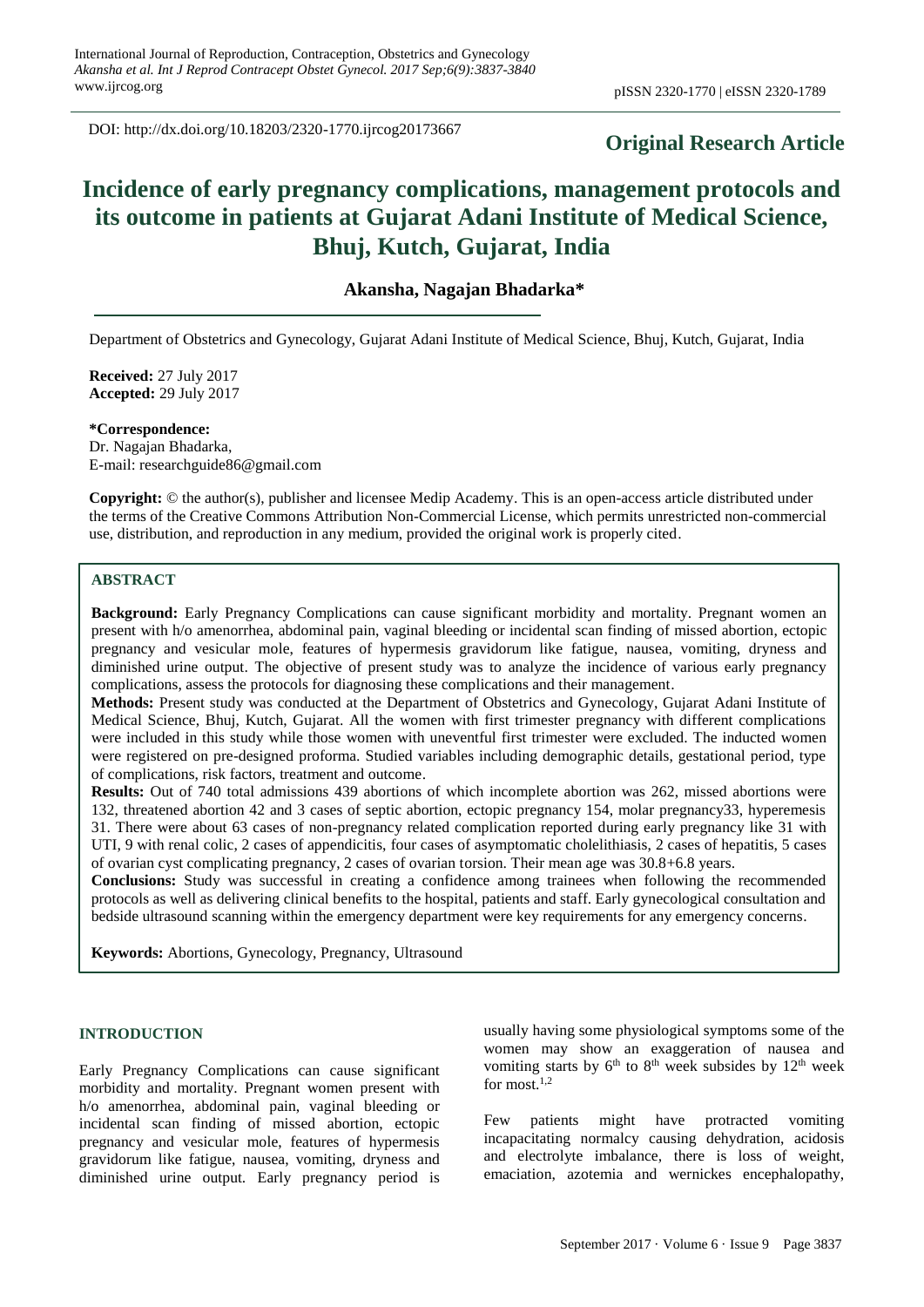treatment for mild forms include reassurance, dietic regulations and anti-emetics. For hyper emesis patient hospitalized. Depleted carbohydrate stores are replaced by glucose fluids, NPO for 24 to 48 hrs, IV fluid with adequate sodium, potassium, chloride, lactate, bicarbonate glucose and water, parenterally along with antiemetic.

Oral feed is started after clinical improvement. if hyper emesis persists suspect and investigate other causes cholecystitis and pyelonephritis. Anti-emetics of choice are anti – histamines promethacine, cyclizin, cinnarizin, doxylamine. Metaclopramide is a first line drug except for its extra pyramidal symptoms. Ondensetron is a second line choice but safety and efficacy are good.<sup>3,4</sup>

Abortions less than 10 weeks are due to chromosomal factors, maternal diseases or infections. Different type of abortion needs appropriate management. In threatened abortion, there is mild vaginal bleeding, crampy abdominal pain, Ultrasound study reveals viable pregnancy cardiac activity is seen. Threatened abortion needs rest and about 75% of cases will continue normally there is slightly higher risk of premature labour, IUGR and APH. In a viable pregnancy if the cervical os is open, production of conception is bound to expel. Here surgical evacuation is opted, if bleeding is severe. Cervix is open even after product of conception expulsion. Usually suction evacuation is preferred over instrumental evacuation.5,6 Occasionally blood transfusions are needed.

In contrast missed abortions are non - viable pregnancy where cervical os is closed with only mild spotting and mild abdominal pain. For GA, less than 10 Weeks evacuation is done after priming the cervix with Prostaglandins, for GA more than 12 Wks. Medical modality with post expulsion gentle checks curette is followed and surgical evacuation is done as and when needed.

Another life-threatening complication is ectopic pregnancy 95% occur in fallopian tube. Most of the cases present to emergency department in a state of shock. Ectopic pregnancy is obvious if there is a massive free fluid by screening ultrasound. Usually needling is done to confirm hemoperitoneum and patient shifted for emergent laparotomy and proceed. Some cases may report by outside referral with USS clearly mentioning about ectopic pregnancy, invariably all cases need blood transfusion. If patient is stable and un-ruptured ectopic of size less than 3cm medical management is done. Drug used is methotrexate either single dose or multi dose therapy is choose.

With widespread usage of ultrasound study nowadays vesicular mole is diagnosed early and being referred before they produce alarming signs and symptoms. Therapeutic option for vesicular mole is suction evacuation with concurrent oxytocin. Important aspect of treatment is follow up and meticulous search for features of metastasis for 6 months by clinical, radiological examination and advice contraception for 1 yr.

Aim of the present study is to analyse the incidence of various early pregnancy complications, assess the protocols for diagnosing these complications and their management.

### **METHODS**

Present study is an observational study conducted at Department of Obstetrics and Gynecology, Gujarat Adani Institute of Medical Science Bhuj, Kutch over a period of one year. All patients admitted with complaints in early pregnancy like bleeding per vaginum, hyper emesis, pain abdomen, vaginal discharge, medical complications like severe anemia, cardiac disorders, breathlessness, diabetes were included in the study. Patients with spotting following delayed cycles, and GA more than 12 Weeks were excluded from this study. Ethical clearance was taken from the institutional ethics board and informed consent was obtained from all the participants in the study.

All patient details like age, parity, gestational age, complaints, history of drug intake, associated risk factors, previous treatment details; previous ultrasound reports were collected using a detailed questionnaire. Vital parameters like pulse rate, blood pressure, temperature was recorded. The patients were then subjected to blood investigations to find out their hemoglobin, blood sugar, serum electrolyte levels. An ultrasound was done to find out ectopic gestation, missed abortion, incomplete abortion and free fluid. Per abdominal examination to elicit tenderness in RIF to identify appendicitis examination to fnd out uterine size, cervical dilation, forniceal tenderness, bleeding was done. The results of examination recorded. Patients with ectopic gestation, appendicitis were managed surgically if symptomatic or medically when asymptomatic. Patients with septic abortion, missed abortion, incomplete abortion were managed with evacuation of products of conception. Patients with medical disorders were evaluated and treated for the underlying condition. Patients admitted with threatened abortion were managed with micronized progesterone supplementation, hyper emesis with antiemetics and fluid replacement, abdominal pain with analgesics, antibiotics, antispasmodics depending on underlying etiology.

## **RESULTS**

A total of 740 patients were admitted with various complaints and less than 12 wks GA during the study period. Of these patients, 94 did not require any intervention. 10 patients with acute abdomen had findings suggestive of appendicitis and referred to surgical department. The incidence of various early pregnancy complications was shown in Table 1.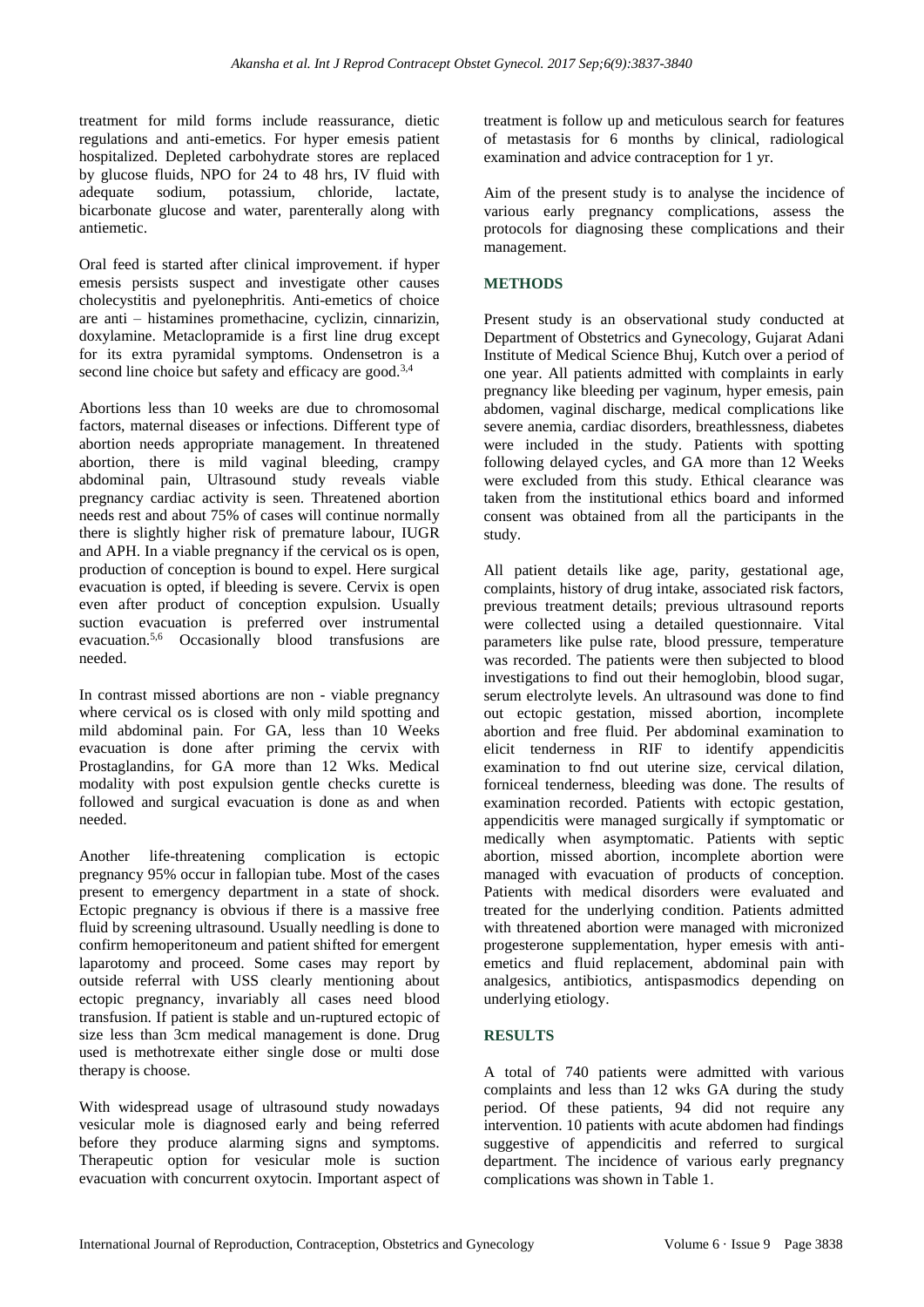|                | Table 1: Incidence of various early pregnancy |  |  |  |
|----------------|-----------------------------------------------|--|--|--|
| complications. |                                               |  |  |  |

| <b>Complaints</b>                       | No. of patients |
|-----------------------------------------|-----------------|
| Vaginal bleeding                        | 421             |
| Lower abdominal pain                    | 145             |
| Hyperemasis                             | 77              |
| Pregnancy with medical complications 41 |                 |
| Incidental USG findings                 | 27              |
| Pregnancy with surgical complications   | - 19            |

Most common one is vaginal bleeding. Diagnosis among patients with vaginal bleeding: as in Table 2, most common presentation is the incomplete abortion which need post expulsion curettage Patients with the diagnosis of miscarriage were the commonly presented with the acute abdomen.

#### **Table 2: incidence of presentation of the cases.**

| <b>Diagnosis</b>    | <b>No. of patients</b> |
|---------------------|------------------------|
| Missed abortion     | 131                    |
| Inevitable abortion | 63                     |
| Incomplete abortion | 260                    |
| Complete abortion   | 51                     |
| Threatened abortion | 41                     |
| Ectopic gestation   | 152                    |
|                     | 3                      |

#### **DISCUSSION**

There appear to be various risk factors for early pregnancy complications. Analyzing the data of 730 women, it is found that these complaints are more common among primi gravida than multigravida, likewise adolescent pregnancy also has increased number of complaints.7-9 This could be attributed to the fact of early marriage, uncorrected anemia, and inadequate physical and mental development of the mother. The most common complication in first trimester in this study is abortion that follows history of vaginal bleeding. 57% patients were admitted in their first trimester for complaints of vaginal bleeding.

Among patients with vaginal bleeding, 25% had incomplete abortion, 17% had missed abortion, 15% had inevitable abortion, 16% had threatened abortion, and 12% had ectopic pregnancy. This is comparable to study by Khaskheli et al where the most common complication was abortion in 76.52% cases. $10,11$ 

The rate of spontaneous abortion in 50% during the first 20 weeks of gestation. In present study, the incidence of abortion was 40%. The management for patients presenting with vaginal bleeding involves a transvaginal ultrasound study to ensure fetal viability. In cases of threatened abortion, patients were managed with bed rest, folic acid supplementation, micronized progesterone supple mentation and allowed to continue pregnancy. The incidence of threatened abortion was 30%. This is similar to study done by Choi et al where the incidence of threatened abortion was 33%, and these were managed with progesterone supplementation and 77% of these carried to term.<sup>12,13</sup> In present study, 12% of these patients suffered incomplete abortion despite progesterone supplementation.

For patients without fetal viability, the management was termination of pregnancy. When there was a missed abortion or incomplete abortion, they were given medical termination with mifepristone and misoprostol regimen. Patients not expelled with medical termination, were preceded to manual vacuum aspiration with check curettage. Those with complete abortion were reviewed with ultrasound and given antibiotic coverage.

The incidence of ectopic pregnancy has risen from 4.5 per 1000 to 19.7 per 1000 over the past decade. In this study, the incidence of ectopic pregnancy was 11%. Ectopic pregnancies presented with vaginal bleeding in 60% and abdominal pain in 40%. State and site of ectopic confirmed by ultrasound and culdocentesis. When the ectopic was unruptured as in 2% of cases, they were given methotrexate. When ruptured, to maintain hemodynamic stability of the mother, they were managed with emergency laparatomy, resection of site of ectopic and blood products.

All ectopic pregnancies were discharged in good condition on day 7. There was a total of 33 molar pregnancies in our study period. No incidence of gestational trophoblastic neoplasia. All molar pregnancies after evaluation with thyroid profile to rule out thyrotoxicosis, chest x-ray, were managed with suction evacuation of products of conception. Products sent to HPE to confirm hydatidiform mole and rule out malignancy.<sup>14-16</sup> 10% cases were admitted for hyper emesis. They were managed with blood electrolyte monitoring, adequate hydration, antiemetics and antacids. The patients responded to this line of therapy and symptoms subsided by 2 to 5 days. Khaskheli et al study had incidence of diabetes in 9.09% and hypertension in 18.18% among the patients.17-19 Ganchimeg et al study had 1.9% preeclampsia, 14.3% severe anemia among early pregnant mother.<sup>15</sup> In current study incidence of anemia was 42%, preeclampsia was 1% and diabetes was 1%. When presented in early gestation with uncontrolled blood sugar values or uncontrolled BP, they were advised termination. Other patients were managed with antihypertensive and low dose aspirin for hypertension, switch over to Inj. Insulin for diabetes and blood transfusion, cardiac status monitoring for severe anemia. 3% patients presented with surgical complications. Of these 2 patients with acute abdominal pain had appendicitis and were managed surgically by appendicectomy. The remaining patients had findings suggestive of renal colic which was managed with antispasmodics, plenty of fluids, analgesics and discharged. 4% patients presented with varied incidental